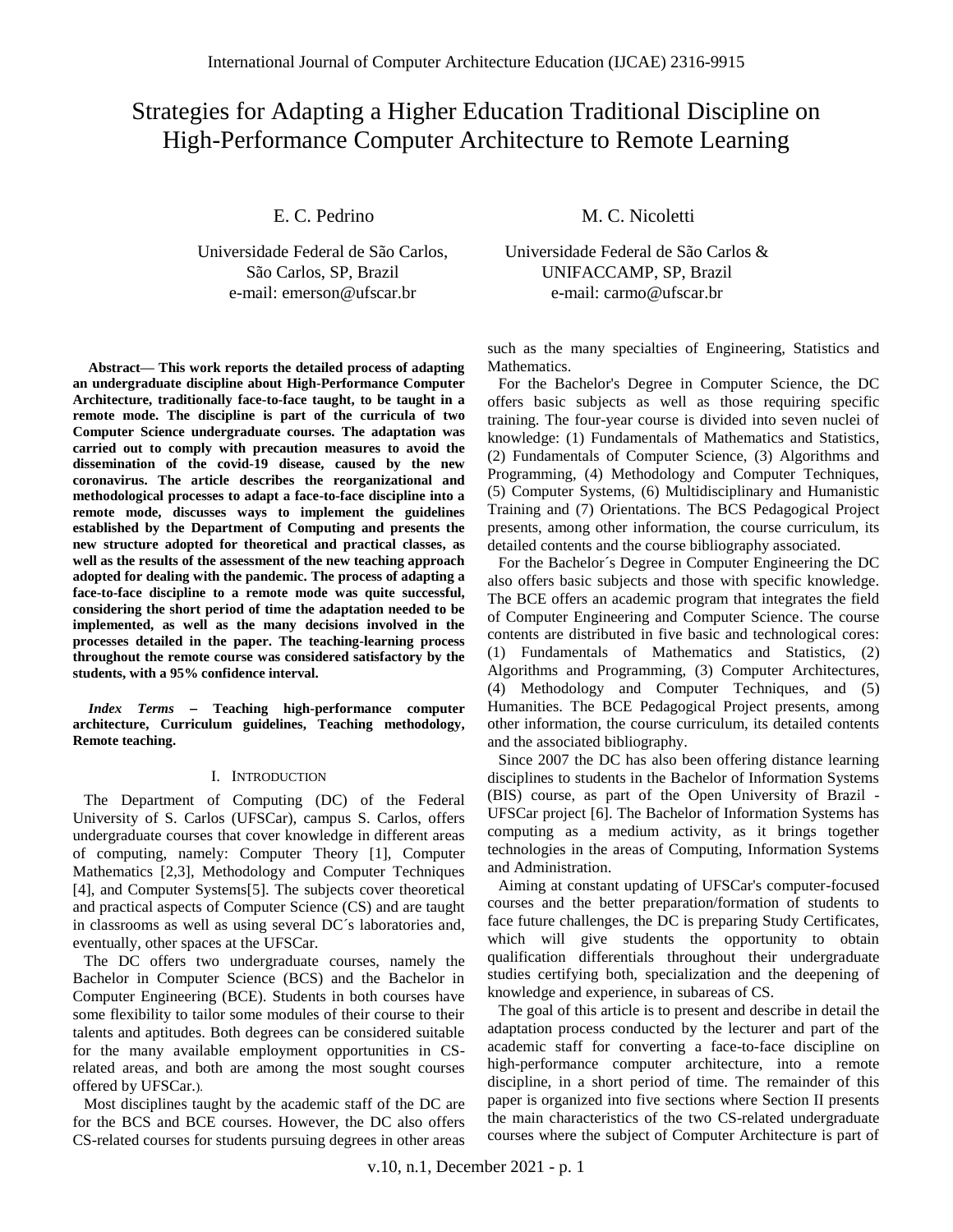the curriculum and approached with different focuses in three distinctive disciplines throughout the period of the courses. Section III presents an academic literature review of previous works involving the many adopted approaches for teaching undergraduate disciplines on Computer Organization and Architecture (COA), which usually is part of CS-related curriculum.

Section IV has its focus on the teaching of a particular branch of computer organization and architectures, which is related to the development and implementation of techniques that promote organization and architectures qualified as high performance. The section has its emphasis on a particular discipline, High-Performance Architectures (HPA), which due to the pandemic, had to be reorganized, restructured and adapted to be taught in remote mode.

Section V presents and analyses the results of a conducted survey that happened at the end of the HPA discipline, where students were asked to answer a group of questions about the contents of the course, the theoretical and practical aspects of it and, particularly, the way the discipline was taught i.e., in remote mode. Section VI concludes the presentation of the work done, by reviewing the major points of the several processes conducted aiming at adapting, at relatively short notice, a face-to-face taught discipline into a remote taught mode. The section also presents comments about the work done and about the future perspectives for the adapted discipline.

# II. CONTEXTUALIZING TWO UNDERGRADUATE COURSES

Taking into account the 8-semester curriculum (workload of 3,240 hours) of the BCS (Bachelor in Computer Science) course, three disciplines related to Computer Architecture are offered in the  $2<sup>nd</sup>$ ,  $6<sup>th</sup>$  and  $7<sup>th</sup>$  semester and named respectively Computer Organization and Architecture I (ArcI), Computer Organization and Architecture II (ArcII) and High-Performance Architecture (ArcIII), where ArcI is mandatory and both, ArcII and ArcIII, are elective disciplines.

In the first semester of BCS the following disciplines are mandatory: (1) Differential and Integral Calculus I (2) Introduction to Algorithmic Thinking, (3) Algorithm Development and Programming, (4) Digital Logic. Discipline (1) is offered by the Mathematics Department and the other three by the Department of Computing. So BCS students are introduced to the main concepts related to computer organization and architectures only after they have been taught and have learned concepts related to disciplines (1), (2), (3) and (4). Later in the course students have the opportunity to attend to ArcII and ArcIII, as elective disciplines. For BCS students to enroll in the two elective disciplines, the ArcI is a prerequisite.

Taking into account the 10-semester curriculum (workload of 3,660 hours) of a BCE (Bachelor in Computer Engineering), three disciplines related to Computer Architecture are offered in the  $3<sup>rd</sup>$ ,  $4<sup>th</sup>$  and  $7<sup>th</sup>$  semesters and named respectively Computer Organization and Architecture I (ArcI), Computer Organization and Architecture II (ArcII) and High-Performance Architecture (ArcIII), where ArcI, ArcII and ArcIII are mandatory.

In the first semester of the BCE all the following disciplines are mandatory: (1) Differential and Integral Calculus I (2) Analytic Geometry (3) Introduction to Algorithmic Thinking, (4) Algorithm Development and Programming, (5) Digital Logic. Disciplines (1) and (2) are offered by the Mathematics Department and the other three by the DC. In the second semester of BCE all the following seven disciplines are mandatory: (1) Calculus II (2) Linear Algebra I (3) Physics I (4) Experimental Physics A (5) Algorithms and Data Structures I (6) Object-Oriented Programming and (7) Digital Systems. Disciplines (1) and (2) are offered by the Mathematics Department, disciplines (3) and (4) are offered by the Physics Department and the remaining four are offered by the DC. Five among the seven disciplines require prerequisites from the first semester. Discipline (1) requires Differential and Integral Calculus I as prerequisite discipline (2) requires Analytic Geometry as prerequisite and discipline (5) and (6) require Algorithm Development and Programming.

So, BCE students are introduced to the main concepts related to computer architectures only after they have been taught and became familiar with concepts related to disciplines  $(1)$ ,  $(2)$ ,  $(3)$ ,  $(4)$  from the first semester and  $(1)$ ,  $(2)$ , (3), (4), (5), (6) and (7) from the second semester. They still have ahead of them two computer architecture-related mandatory disciplines, the Computer Organization and Architecture II (ArcII) in the  $4<sup>th</sup>$  semester, which have, as prerequisite, Computer Organization and Architecture I from the  $3<sup>rd</sup>$  semester and High-Performance Architectures (HPA), in the  $7<sup>th</sup>$  semester, which also have Computer Organization and Architecture I as prerequisite.

## III. LITERATURE REVIEW FOCUSING ON THE TEACHING OF COMPUTER ORGANIZATION AND ARCHITECTURE

Disciplines usually named as Computer Organization and Architecture (COA), or similar names, are an intrinsic part of Computer Science or Computer Engineering university courses. The teaching of these disciplines is usually planed in such a way that students can acquire the many theoretical Mathematics and CS-related concepts, as well as practical experiences related to those concepts and techniques.

This section presents a literature review on published academic works which have their main focus on the teaching of undergraduate disciplines related to computer organization and architectures and, also, the many variables involved in the process. The motivation for this section was to collect and briefly review different views on the subject of teaching academic material related to computer architecture, aiming at presenting a panorama of the diversified ways disciplines with focus on the subject have been implemented, and their different emphasis on the many concepts involved considering both, the theoretical and practical aspects of such disciplines as well as the use of software tools for supporting the learning process.

Taking into consideration all the works presented in the many articles that have been collected, read and considered for composing this section, it can be stated that a common view shared by most authors is that (1) concepts and formalisms related to Computer Organization and Architecture are not a trivial knowledge to be easily/quickly absorbed and mastered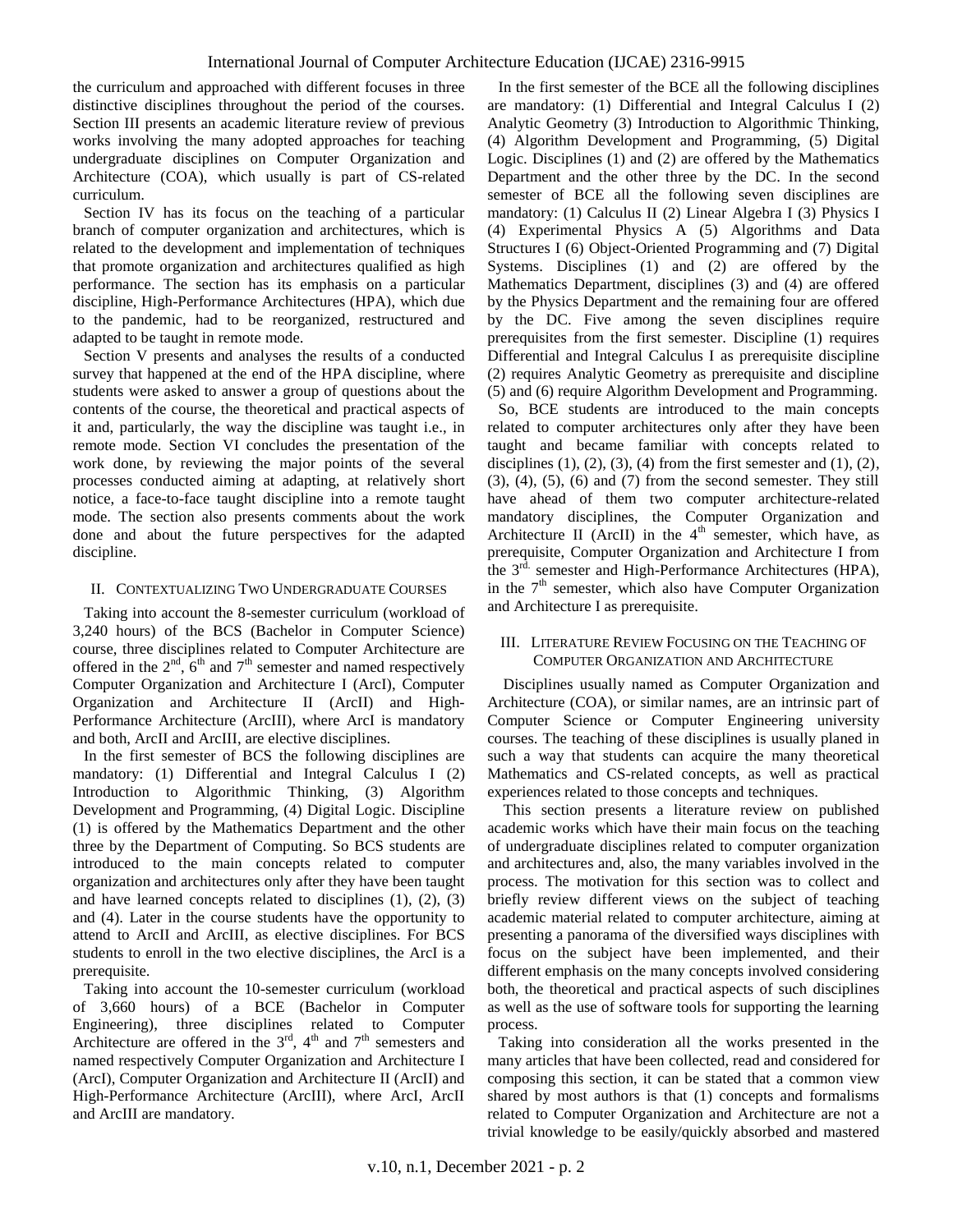(2) a solid background in Mathematics helps the mastering of most concepts used in these disciplines and (3) software tools can help promoting and ease the understanding of many theoretical concepts.

The work in [7] describes a 150-hour course on Advanced Computer Structure, part of the degree in Computer Engineering at the University of Murcia. The course was divided into theoretical and practical classes, where students were evaluated throughout the whole course period via individual work. The paper has its focus mainly on the analysis of the teaching methodology employed, the distribution of different subjects over the 150 hours and the synchronization between theoretical and practical classes.

The contents and planning of the course aimed at promoting and developing students´ competencies in: (1) analysis of the functioning of a simple computer; (2) ability to write simple programs using a low-level programming language (assembly language) (3) linking programs written in assembly language to high-level language programs and translating high level language code into assembly language; (4) acquire the concept of the memory hierarchy, different types of storage and basic principles related to the input/output system; (5) ability to evaluate and compare different versions of a small program, while running in different computer configurations.

Discipline units related to CS theoretical aspects emphasized: computer architecture performance analysis, pipeline processors, advanced pipelining and branch prediction, static allocation of instructions and highperformance memory system. The practical side of the discipline focused on: measuring and evaluating architecture performance, pipeline data path and control, allocation instructions in pipeline processors and evaluation of the cache memory. The contents of the discipline were assessed divided into two parts: theoretical and practical, graded independently, where the grade associated with the theoretical aspects was weighted by 0.7, and that of the practical aspects by 0.3, when assigning students' final grades. According to the author, the employed methodology and the scheduling and synchronization of the theoretical and practical units were the key aspect for achieving good learning results.

As pointed out in [8], the prestige enjoyed by computer architecture related topics as one of the main research areas in CS and a core topic in computing curricula, has been declining over the last years, perhaps due to a shift of interest to new CS areas. Considering that computer architecture is a very important topic to be taught in CS degrees, the author proposes a way of improving the interest in learning about computer architectures, by merging it with ubiquitous computing, an area that has been highly promoted by the CS research community. The author´s work-in-progress proposal combines parts of the existing computer architecture curriculum with the structure, organization and design of ubiquitous systems in an attempt to promote the visibility of computer architectures as a relevant issue in CS.

The work in [9] describes the use of the CTPracticals [10], a module of the Moodle (*Modular Object-Oriented Dynamic Learning Environment*) system [6,7] designed to support the teaching of practical contents related to basic computer architecture disciplines. The module provides an automatic verification engine capable to automatically process VHDL designs as they are submitted. Students can then follow the progress of their work by accessing the results of the automatic assessment, and lecturers can have a continuous global view on the developing status of their students. The paper reports on the authors´ experiences when using the CTPracticals module for teaching the contents of a Computer Technology laboratory. The CTPracticals was installed on a server having the Moodle 1.9.

The work described in [13] relates to a computer architecture course and has, as the main focus, the development, by students, of a pipelined CPU design project with a fieldprogrammable gate array (FPGA) system. The intent of the project assignment was to teach students, via practical approaches, about several components involved in CPU design projects. Authors point out that the work required the implementation of a real CPU instead of using simulators or ready-made complete CPU models. The prerequisite disciplines required for taking the computer architecture course were C-programming and Computer Logic Design, the latter covering digital logic design and Verilog-HDL. Authors agree that students who have fulfilled the prerequisites were prepared to design any digital logic, including CPU, if properly guided.

Authors in [14] agree that the use of simulators can be a useful resource for helping the acquisition of concepts by students. Specifically, the article presents a teaching simulator, SICOME 2.0, which was used in practices related to the task of learning computer architecture. The simulator allows an interactive simulation on simple computer architecture. According to the authors the experiences with the simulator were very satisfactory and the results obtained showed that it helped to improve the students' comprehension of the subject.

The work described in [15] has its focus on the Computer Organization and Architecture discipline, part of the curricula of both undergraduate courses: Computer Engineering (CE) and Computer Science (CS) offered by the Faculty of CS of the Brawijaya University. According to the authors, for both courses it is important that students, besides learning the theoretical aspects of the course, also conduct practical experiments related to organization and architecture of computers and learn from them. Authors emphasize that the practical side of the teaching process can be approached using simulators, considering that the manufacture of CPUs, RAM memories and other devices is usually expensive and takes time. Currently there are many freely available simulators that can be downloaded from the Web and used straight away. However, the authors alert about choosing the proper simulator to use - the choice should be done taking into account the theoretical development of the discipline and the set of planned skills to be developed.

An important issue related to teaching Computer Organization and Architecture pointed out by the authors in [16] relates to reaching a balance between the acquisition of the necessary theoretical concepts and practical experiences. According to the authors the visualization of diverse computer architectures with the help of simulators can enhance students´ learning process. In their article the authors carried out an assessment by reviewing 12 simulators on how they fulfilled two different sets of requirements. The paper describes the use of simulation tools for teaching CS architecture to students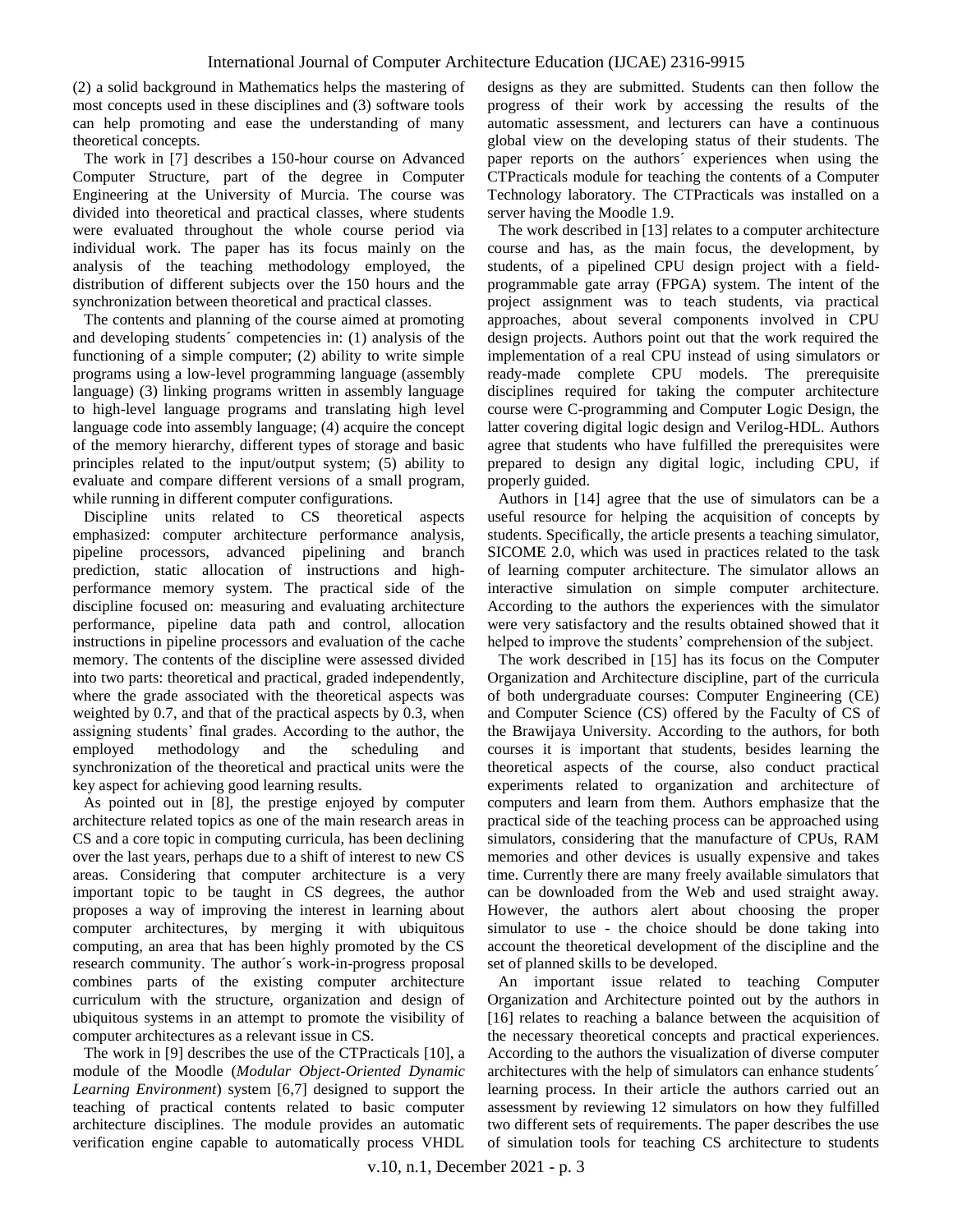and produce evidence that the use of such tools usually promotes the comprehension of the involved concepts.

The academic literature available related to teaching computer organization and architecture is very rich and has a large and increasing number of interesting proposals; unfortunately a more extensive and refined literature review goes beyond the goals of this article. Table I summarizes the main characteristics of works just presented.

TABLE I SUMMARY OF THE LITERATURE REVIEW.

| Ref.   | Main Characteristics                                                                                                                                                                                                                                                                                                                                                       |  |  |  |  |
|--------|----------------------------------------------------------------------------------------------------------------------------------------------------------------------------------------------------------------------------------------------------------------------------------------------------------------------------------------------------------------------------|--|--|--|--|
| $[7]$  | 150-hour traditional discipline<br>Describes a<br>on<br>Advanced Computer Structure, part of the degree in<br>Computer Engineering at the University of Murcia. It<br>focusses on the analysis of the teaching methodology<br>employed, the distribution of different subjects over<br>the 150 hours and the synchronization between<br>theoretical and practical classes. |  |  |  |  |
| [8]    | Has its focus on motivational issues to promote<br>students' interests in learning computer architecture<br>related topics. Suggests teaching approaches<br>that<br>architectures with<br>computer<br>combine<br>structure,<br>organization and design of ubiquitous systems.                                                                                              |  |  |  |  |
| $[9]$  | Describes the use of CTPracticals, a module of<br>Moodle, for teaching practical contents related to<br>basic computer architecture disciplines.                                                                                                                                                                                                                           |  |  |  |  |
| $[13]$ | It is about<br>a computer architecture course<br>that<br>emphasizes the practical side through<br>the<br>development, by the students, of a pipelined CPU<br>design project with a field-programmable gate array<br>(FPGA) system.                                                                                                                                         |  |  |  |  |
| $[14]$ | Presents a teaching simulator, SICOME 2.0, which<br>was used in practices, related to learning computer<br>architecture; the simulator allows an interactive<br>simulation on simple computer architecture.                                                                                                                                                                |  |  |  |  |
| $[15]$ | The article focuses on the importance of practical<br>teaching<br>organization<br>when<br>experiments<br>and<br>architecture of computers, and emphasizes the use of<br>simulators for the experiments.                                                                                                                                                                    |  |  |  |  |
| $[16]$ | The paper describes the use of simulation tools for<br>teaching CS architecture to students and produces<br>evidence that the use of such tools promotes the<br>comprehension of the involved concepts.                                                                                                                                                                    |  |  |  |  |

# IV. ADAPTING A FACE-TO-FACE HIGH PERFORMANCE ARCHITECTURE DISCIPLINE TO REMOTE MODE

As previously mentioned, the High-Performance Architecture (HPA) discipline [16-21] is offered in the  $7<sup>th</sup>$ . semester of the regular period of 5 years required for completing the BCE degree. It is a mandatory discipline for those majoring in BCE and an elective discipline for those majoring in BCS. It is the last of the three disciplines related to Computer Organization and Architecture taking into account the curricula of both courses.

The main goal of HPA is to capacitate students to have a good understanding of the main types of nonconventional high-performance computer architectures, that prioritize low energy consumption rates and also, being able to design them.

The course description has, among its main topics: Heterogeneous System Architectures (HAS), Accelerators, Application-Specific Instruction Set Processors (ASIP), Graphics Processing Units (GPS), DSP (Digital Signal Processors) and SoCs (System on a Chip).

A detailed description of the contents of theoretical classes is presented in Table II and of the practical classes in Table III, both in Section B. It is important to mention that much of the knowledge/problems presented in these classes were based on the contents of [19-21].

# *A. Strategies Adopted for Maintaining the Educational System Active*

Due to the pandemic and the subsequent quarantine scheme installed to prevent contamination, by March 2020 the whole Brazilian educational system needed to be completely customized to the restrained social contact, and it went under a complete re-structuring process so to be adapted to be functional under the many imposed restrictions.

Thus, the first-time offered HPA discipline, which was theoretically and practically structured to be traditionally taught during a sixteen-week period, had to be completely redesigned and reorganized for the new scenario of online remote classes lasting eight weeks, that was adopted by UFSCar. Therefore, all the previous carefully planning of the discipline encompassing teaching strategies, programmed distribution of its theoretical and practical contents throughout the sixteen weeks period, the chosen simulation tools, the equipment to be used for the practices, and many more practical issues, had to be readjusted in relation to both, the remote approach adopted by the university and the short period of time available to implement the changes.

To implement the transition it was also necessary, in a short period of time, to train the tutor and technical personnel, as well as to motivate and guide the students' attitudes in face of the new challenge. The whole process required a full and intense engagement by the lecturer and the technical personnel involved, mostly due to the short time notice for implementing the change from traditional the remote mode of teaching.

# *B. Customizing the HPA Discipline for Remote Mode*

The HPA discipline was planned and ready to be offered in a face-to-face mode in the first semester of 2020, starting at the beginning of Mach.

As already pointed out in the previous section, due to the pandemic and the mandatory precautions adopted by the university for dealing with it, the teaching of the HPA discipline had to undergo several changes and adaptations so that the program contents of the discipline, usually taught over a period of sixteen weeks in a face-to-face mode, could be remotely taught over a period of eight weeks.

Regarding the theoretical contents of the discipline, it was decided to record a sequence of short videos specifically focusing on a sequence of the many concepts and theoretical results relevant to the discipline and upload them on the online video platform YouTube [22], so that students could access the theoretical contents, considering that the interaction among teacher, tutor and students were required to happen asynchronously.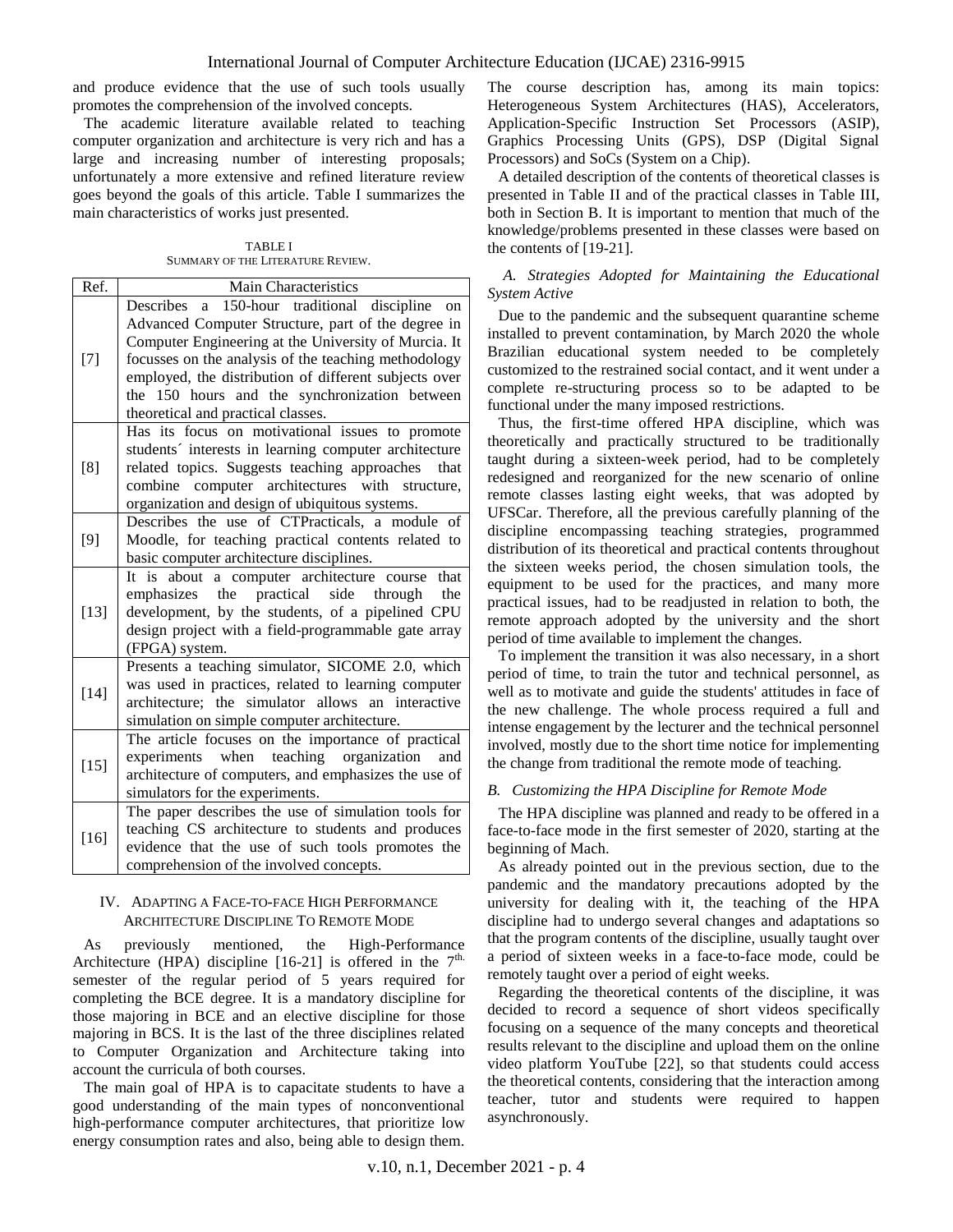As part of the university planning for dealing with the pandemic, the Moodle system [11,12] was adopted, which helped to turn the adaptation process quicker, considering the several facilities provided by the Moodle platform, when organizing and storing all the necessary files and links related to the discipline; on top of that, allowing the exchange of messages among all the participants, via forums. Also, through the Moodle platform students were able to access results and grades of tests and tasks related to evaluation processes. In addition to posting explanatory videos for each class, after one week, students were asked to post via Moodle, solutions related to issues regarding the topics covered in the previous online class. Once such posts were uploaded to the Moodle system, the tutor and teacher had a week to mark them and give feedback to the students.

For implementing a computational environment for running the practical tasks related to the discipline, computers were installed in the CS Dept. laboratory, coupled with educational kits, containing ARMs (Advanced RISC Machines, where RISC is an acronym for [reduced instruction set computing\)](https://en.wikipedia.org/wiki/Reduced_instruction_set_computing) processors [23] and FPGAs (Field Programmable Gate Array [24], as well as software for the development of parallel codes (see Table II), prepared for remote access, using the AnyDesk tool [25]. Figure 1 presents a diagram representing the computational environment used for the remote teaching of the HPA discipline.

each student had an area on the hard disk of the laboratory PCs to run and test their codes, in addition to being able to store the results of their experiments for that given practice.

Some practices required the use of the processors in the development kits coupled to the PCs. Thus, access was allowed through the CAD tools described in Table II which, together with the Anydesk tool, allowed students to check and view the results of their experiments by emulating terminals via the use of such tools, without the need to have cameras capturing the behavior of LEDs and hardware kit keys, for example, besides other peripherals that could be used, otherwise, it would be necessary to have the presence of a technician in the laboratory, which was not viable due to the restriction rules.

The totally automatic new methodology devised contributed for emphasizing the social isolation required throughout the duration of the discipline. Finally, practices involving implementations of hardware architectures used the Xilinx's Vivado software [26] for the synthesis and analysis of HDL designs, while those involving only the development of parallel applications used the MPI (Message Passing Interface), a standard for data communication processes in parallel computing [27] and GnuOctave, a scientific programming language [28].

TABLE II CONTENTS OF THE EIGHT THEORETICAL MODULES OF HPA DISCIPLINE.



Fig. 1. Computational environment used for remotely teaching the HPA discipline. The four main tools used were: AnyDesk, installed in the students' PC and the other three MPI, GnuOctave and Vivado, in the PCs at the CS Dept. laboratory (diagram on the bottom right side of the figure, where both rectangles at the very bottom represent FPGAs).

Basically, students logged on their PCs through the AnyDesk tool and, by doing that, were able to access the PCs at the CS Dept. laboratory and have access to all the development tools and simulators to implement the practices described in Table II. For example, the first practice demanded only the use of software tools to run the experiments on the multicore processors installed in the laboratory PCs. For that,

| $\mathbf{1}$   | •Performance •Moore's law, •Architectural innovations<br>•Energy consumption •ISA extensions for performance<br>•Parallelism at instruction level •Classification of computing<br>systems • Amdhal's law.                                                                                                                                                                                                                                                                                                                                                                                                             |
|----------------|-----------------------------------------------------------------------------------------------------------------------------------------------------------------------------------------------------------------------------------------------------------------------------------------------------------------------------------------------------------------------------------------------------------------------------------------------------------------------------------------------------------------------------------------------------------------------------------------------------------------------|
| $\overline{2}$ | •Vector and array processor • Interleaved memory •SIMD<br>•MSIMD •MIMD.                                                                                                                                                                                                                                                                                                                                                                                                                                                                                                                                               |
| 3              | shared memory •Interconnection<br>$\bullet$ Multiprocessing with<br>networks: Processor-Memory .Butterfly and the related Beneš<br>network as examples of processor-to-memory interconnection<br>network in a multiprocessor •Shared memory programming &<br>broadcasting .Multiple caches and cache's coherence .Snoopy<br>cache protocol of coherence • Structure of a distributed shared-<br>multiprocessor •Distributed<br>memory<br>shared-memory<br>multiprocessor with a cache directory and memory module<br>associated with each processor • Structure of a ring-based<br>distributed-memory multiprocessor. |
| $\overline{4}$ | •Structure of distributed multicomputer and of a generic router<br>$\bullet$ Send & receive message-passing primitives to synchronize<br>two processes •Direct and indirect interconnection networks<br>•Messages and their parts for message passing •Wormhole<br>switching •Routing algorithms •Arbitration<br>algorithms<br>•Growing clusters via modular nodes •Network of<br>workstations.                                                                                                                                                                                                                       |
| 5              | •Moore's law •Factors affecting performance •Problems with<br>CPUs • Accelerators • Graphic Processing Unit (GPU) ×<br>Central Processing Unit (CPU) .Examples of commercial<br>GPUs •SMs (Streaming Multiprocessors) •Programming<br>•Supercomputers •Kernels, Threads, Warps<br><b>GPUs</b><br>•Heterogeneous memory.                                                                                                                                                                                                                                                                                               |
| 6              | •SoC (System on a Chip) •Hardware architecture of a SoC<br>•The Zynq®-7000 SoC family • Relation between software<br>and hardware in Zynq · Architecture of the hardware system of<br>an embedded SoC • Project flowchart for Zynq SoC • Zynq<br>processing system • APU (Application Processing Unit) • Neon                                                                                                                                                                                                                                                                                                         |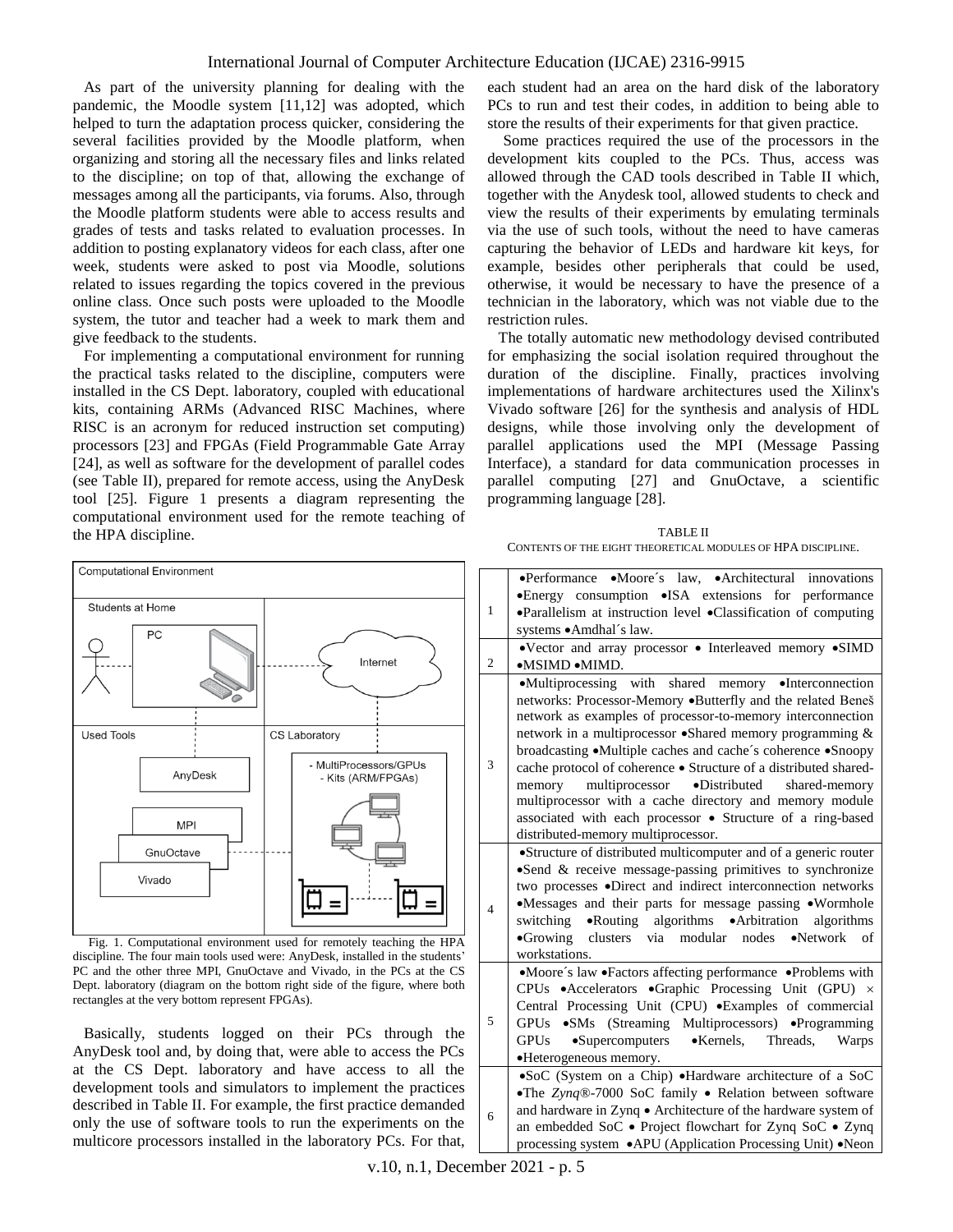|   | Engine (SIMD) • I/O Peripheral Interfaces • PL                     |  |  |  |
|---|--------------------------------------------------------------------|--|--|--|
|   | (Programmable Logic) • DSP & Blocks of RAM • GPIO                  |  |  |  |
|   | •Communication interfaces.                                         |  |  |  |
|   | • Embedded systems • Applications • Generic architecture •         |  |  |  |
|   | Processors, Co-processors and Cache $\bullet$ DRAM $\times$ SRAM   |  |  |  |
|   | •Caches L1, L2 and L3 •Execution cycles •Fetching, decoding        |  |  |  |
|   | and executing instructions . Interruptions . Bus, master, slaves . |  |  |  |
|   | DMA (Direct Access to Memory).                                     |  |  |  |
|   | • ARM architecture • ARM cortex A9 • PS components •               |  |  |  |
|   | $\bullet$ Interconnections among masters and slaves $\bullet$ PS   |  |  |  |
|   | interconnections •Memory map •Memory resources •Boot •             |  |  |  |
| 8 | Processor's peripherals • MIO (Multiplexed IO) • Interfaces PS-    |  |  |  |
|   | PL •Zyng reset •Interfaces AXI (Advanced Extensible                |  |  |  |
|   | Interface).                                                        |  |  |  |

TABLE III CONTENTS OF THE EIGHT PRACTICAL MODULES OF HPA DISCIPLINE.

|                | • Calculation of Pi $(\pi)$ by Monte Carlo.                    |  |  |  |
|----------------|----------------------------------------------------------------|--|--|--|
|                | -Step 1: State the method. To do that use a circle of radius r |  |  |  |
|                | inscribed in a square of sides 2r. Do some research about      |  |  |  |
|                | the method to understand its basic idea. Deduce<br>all         |  |  |  |
|                | equations involved.                                            |  |  |  |
|                | -Step 2: Use the Octave Parallel Processing Toolbox [28] to    |  |  |  |
|                | implement your code with a very large number (n) of            |  |  |  |
|                | points, in addition to using 4 processors of its multicore     |  |  |  |
|                | architecture. You must first get familiarized with the         |  |  |  |
|                | toolbox and the facilities it offers.                          |  |  |  |
| $\mathbf{1}$   | -Step 3: Compare the previous result with the result of a      |  |  |  |
|                | serial implementation. Inform the speedup found and            |  |  |  |
|                | comment about it.                                              |  |  |  |
|                | -Step 4: Describe all the steps in a document containing all   |  |  |  |
|                | figures, equations and codes used. Comment about the type      |  |  |  |
|                | of parallel architecture (as seen in theory) most suitable to  |  |  |  |
|                | be used for the resolution of the problem.                     |  |  |  |
|                | -Step 5: Upload the tutorial<br>and<br>script.m to the         |  |  |  |
|                | corresponding task (Practice 1) in the Moodle, with the title: |  |  |  |
|                | Practice 1 Pi Octave.                                          |  |  |  |
|                | • Calculation of Pi $(\pi)$ by Monte Carlo.                    |  |  |  |
|                | -Step $1 \& 3$ : The same as in Practice 1.                    |  |  |  |
|                | -Step 2: Use the MPI library for Python to implement your      |  |  |  |
|                | code with a very large number of points (n), plus four         |  |  |  |
|                | processors in its multicore architecture. At this point, you   |  |  |  |
|                | must first understand the MPI library and its associated       |  |  |  |
|                | functions [27].                                                |  |  |  |
| $\mathfrak{2}$ | -Step 4: Produce a tutorial with a description of all steps as |  |  |  |
|                | well as figures, equations and codes (functions) used.         |  |  |  |
|                | Comment about the type of parallel architecture (as seen in    |  |  |  |
|                | theory) most suitable to be used for the resolution of the     |  |  |  |
|                | problem.                                                       |  |  |  |
|                | -Step 5: Upload the tutorial and the script.py to the          |  |  |  |
|                | in<br>the Moodle, with the<br>corresponding task<br>title:     |  |  |  |
|                | Practice_2_Pi_MPI.                                             |  |  |  |
|                | •Calculation of PI $(\pi)$ by Leibniz.                         |  |  |  |
|                | -Step 1: State the Method ([29]) and deduce all equations      |  |  |  |
|                | involved. Tip: use the Taylor series expansion to simplify.    |  |  |  |
|                | -Step 2: Use the Zybo kits from Xilinx. The idea is to build   |  |  |  |
|                | a multicore shared memory architecture to implement Step       |  |  |  |
| $3 - 4$        | 1. So you should specify, in the Vivado software (2017.4),     |  |  |  |
|                | the Arm Processor (665 MHz dual-core Cortex - A9)              |  |  |  |
|                | contained in the Zynq chip (PS side) of the board,             |  |  |  |
|                | containing two cores and a BRAM memory (PL side -              |  |  |  |
|                | FPGA Artix-7) connected to a controller that should            |  |  |  |
|                | connect to the AXI bus of the present project. Note: tips on   |  |  |  |
|                | how to use this card can be found in [30] and also in          |  |  |  |

|   | Internet tutorials.                                                          |  |  |  |
|---|------------------------------------------------------------------------------|--|--|--|
|   | -Step 3: In this step, you must use the SDK environment                      |  |  |  |
|   | integrated with Vivado to develop the codes for each                         |  |  |  |
|   | processor. Obs: do not superimpose the memories of both                      |  |  |  |
|   | cores; try to figure out how to run both codes                               |  |  |  |
|   | simultaneously $([31])$ ;                                                    |  |  |  |
|   | -Step 4: Produce a tutorial describing all the steps, with the               |  |  |  |
|   | figures, equations and codes (functions) used;                               |  |  |  |
|   | -Step 5: Upload the tutorial and project for this practice task              |  |  |  |
|   | on Moodle with title: Practice 3 Arq Mem Compart.                            |  |  |  |
|   | -Note: It will also be possible to access a shared card on the               |  |  |  |
|   | Internet to conduct the tests. For that, you should contact                  |  |  |  |
|   | the tutor.                                                                   |  |  |  |
|   | •Develop two modules in FPGA, one in Verilog and the                         |  |  |  |
|   |                                                                              |  |  |  |
|   | other in HLS, for multiplication of two unsigned numbers                     |  |  |  |
| 5 | of 16 bits; After the development of both modules, they                      |  |  |  |
|   | should be interfaced with the Zynq/Zybo ARM processor                        |  |  |  |
|   | for testing [33].                                                            |  |  |  |
|   | •Develop an FPGA module at Vivado HLS 2017.4, for                            |  |  |  |
|   | detecting edges of images in gray levels.                                    |  |  |  |
|   | -Step 1: you should describe the theoretical edge detection                  |  |  |  |
|   | process, which can be found in [34];                                         |  |  |  |
| 6 | -Step 2: detail all the steps taken in [35] regarding the                    |  |  |  |
|   | implementation of the process at Vivado HLS;                                 |  |  |  |
|   | You must understand, simulate and implement the project<br>for verification. |  |  |  |

# V. SURVEY AND EVALUATION OF HPA

Once the HPA discipline was finished, the students were asked to fill out an on-line survey contained 28 statements about different aspects of the teaching/learning processes experienced by the students, particularly those related to: (a) its objectives, organization, methodology and contents, (b) synchronization between the development of the course in relation to theory and practices, (c) the necessary background knowledge from previous disciplines, (d) the relevance of the practical classes for helping to grasp theoretical concepts of the discipline, (e) the remote teaching/learning processes carried on, (f) evaluation of the use of software tools throughout the discipline (g) interactions with the lecturer and the tutor, (h) self-evaluation with respect to motivation and acquired knowledge. The survey was conducted using the Google Forms [32], software suitable for creating and managing surveys.

Students were instructed to evaluate each statement according to the category-value shown in Table IV. The 28 statements evaluated are described in Table V and Table VI present the numbers related to the evaluation.

TABLE IV CATEGORIES USED IN THE STUDENTS' SURVEY.

| Category          | Integer value associated |
|-------------------|--------------------------|
| Strongly disagree |                          |
| Disagree          |                          |
| Neutral           |                          |
| Agree             |                          |
| Strongly agree    |                          |

In general, the marks assigned by the students to the 28 statements in the survey were satisfactory, as can confirmed by the error values within the 95% confidence interval associated with each of them. In particular, statements 13 and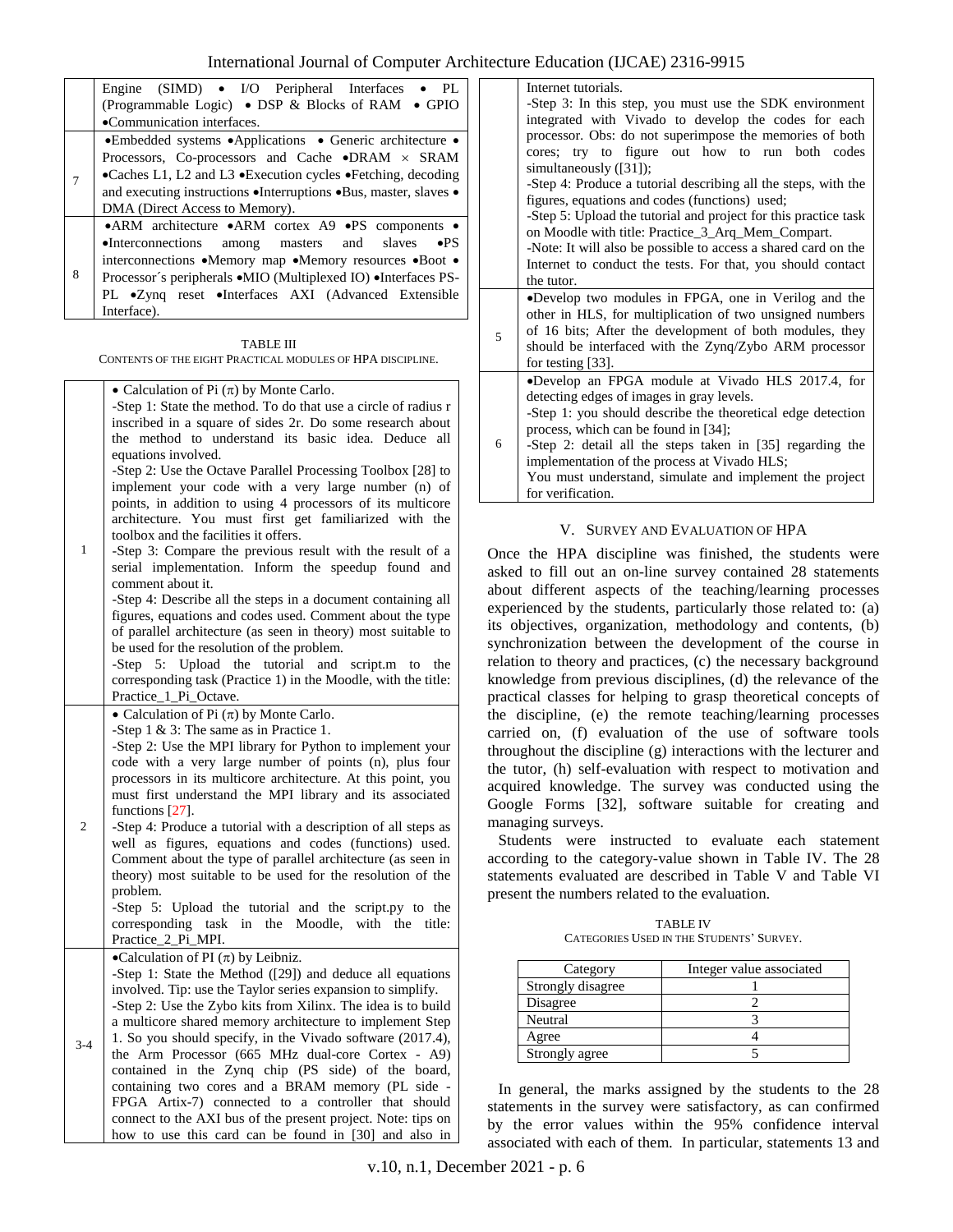18 which are bold faced in Table V, had higher values for errors when compared with those by the others.

TABLE V STATEMENTS IN STUDENTS' SURVEY.

| ID                                                                          | <b>Statements</b>                                                                                                                                 |  |  |  |
|-----------------------------------------------------------------------------|---------------------------------------------------------------------------------------------------------------------------------------------------|--|--|--|
| 1                                                                           | The objectives of the course were clearly described.                                                                                              |  |  |  |
| 2                                                                           | There was coherence between objectives and the content taught.                                                                                    |  |  |  |
| 3                                                                           | The evaluation criteria adopted was clear and fair.                                                                                               |  |  |  |
| 4                                                                           | The bibliography provided was easy to find and suitable for the                                                                                   |  |  |  |
|                                                                             | content of the course.                                                                                                                            |  |  |  |
| 5                                                                           | You were able to fully understand the mathematical concepts involved                                                                              |  |  |  |
|                                                                             | in the course.                                                                                                                                    |  |  |  |
| 6                                                                           | You were able to fully understand the mathematical concepts involved                                                                              |  |  |  |
| in the course.                                                              |                                                                                                                                                   |  |  |  |
| The practical experiments contributed to a better understanding of the<br>7 |                                                                                                                                                   |  |  |  |
|                                                                             | theoretical foundations presented by the lecturer.<br>The use of the Vivado-HLS tool for describing accelerator circuits                          |  |  |  |
|                                                                             | in some practical classes was more intuitive, practical and                                                                                       |  |  |  |
| 8                                                                           | motivating than the use of the Verilog-HDL for the same practical                                                                                 |  |  |  |
|                                                                             | classes.                                                                                                                                          |  |  |  |
|                                                                             | The development of architectures (containing ARM cores) in                                                                                        |  |  |  |
|                                                                             | some practical classes, using Vivado-HLS was more intuitive,                                                                                      |  |  |  |
| 9                                                                           | practical and motivating than the use of the Verilog-HDL for the                                                                                  |  |  |  |
|                                                                             | same practical classes.                                                                                                                           |  |  |  |
|                                                                             | To be able to use high-level tools for practical classes related to                                                                               |  |  |  |
| 10                                                                          | GPU and PC multicore processors helped you to enhance your                                                                                        |  |  |  |
|                                                                             | grasp of theoretical concepts taught.                                                                                                             |  |  |  |
| 11                                                                          | Both, the use of tools and the practical classes were very satisfactory                                                                           |  |  |  |
|                                                                             | for a better understanding of the discipline's contents.                                                                                          |  |  |  |
| 12                                                                          | The adopted methodology was suitable for the 8-weeks emergency                                                                                    |  |  |  |
| 13                                                                          | remote discipline.                                                                                                                                |  |  |  |
|                                                                             | This discipline was the first you attended in remote mode.<br>The use of computers connected to FPGA integrated circuits was                      |  |  |  |
| 14                                                                          | an efficient solution for the distance learning you have                                                                                          |  |  |  |
|                                                                             |                                                                                                                                                   |  |  |  |
|                                                                             | experienced.                                                                                                                                      |  |  |  |
|                                                                             | The practical classes using Octave, MPI and GPU were effective for a                                                                              |  |  |  |
| 15                                                                          | better understanding of the basic theoretical concepts presented and                                                                              |  |  |  |
|                                                                             | discussed in theoretical classes.                                                                                                                 |  |  |  |
|                                                                             | You would recommend the use of the same methodology for a new                                                                                     |  |  |  |
| 16                                                                          | offering of the discipline.                                                                                                                       |  |  |  |
| 17                                                                          | There were substantial differences between both approaches of                                                                                     |  |  |  |
|                                                                             | teaching: the face-to-face and remote.                                                                                                            |  |  |  |
|                                                                             | Taking into consideration your performance in the discipline, you                                                                                 |  |  |  |
| 18                                                                          | would have learnt much more if the discipline was taught in face-                                                                                 |  |  |  |
|                                                                             | to-face mode.                                                                                                                                     |  |  |  |
| 19                                                                          | Your interaction with your colleagues was satisfactory.                                                                                           |  |  |  |
| 20                                                                          | The lecturer mastered the contents of the discipline and was available                                                                            |  |  |  |
|                                                                             | for clarifying doubts related to the discipline's contents.                                                                                       |  |  |  |
| 21                                                                          | The interaction with the tutor was satisfactory and always helped to<br>clarify doubts.                                                           |  |  |  |
|                                                                             | The programmed set of students' activities was pertinent and                                                                                      |  |  |  |
| 22                                                                          | promoted/refined the acquired knowledge from the theoretical classes.                                                                             |  |  |  |
|                                                                             |                                                                                                                                                   |  |  |  |
| 23                                                                          | Theoretical and practical classes were synchronized.                                                                                              |  |  |  |
| 24                                                                          | Your commitment to the discipline was satisfactory.                                                                                               |  |  |  |
|                                                                             | You have done all the proposed activities, watched all video classes,                                                                             |  |  |  |
| 25                                                                          | invested in complementary reading, exercise solving, requested                                                                                    |  |  |  |
|                                                                             | implementations, etc.                                                                                                                             |  |  |  |
| 26                                                                          | Grade your interaction with the lecturer and the tutor.                                                                                           |  |  |  |
| 27                                                                          | You were motivated by the experiments and theoretical verifications;<br>that helped to sustain your motivation in relation to the discipline as a |  |  |  |
|                                                                             | whole.                                                                                                                                            |  |  |  |
| 28                                                                          | You would recommend this discipline to a colleague of yours.                                                                                      |  |  |  |

In Table VI the answers related to the statement 13 revealed that to some students attending the HPA discipline taught in remote mode was their first experience with such mode of teaching/learning. Based on results related to statement 18 it can be inferred that the discipline, remotely or face-to-face

taught, would possibly reach the same results as far as learning is concerned.

Also, the obtained results regarding the strategies adopted mentioned in statements 8, 9, 10 and 14 (i.e., HLS for describing accelerator circuits, development of architectures containing ARM cores, use of high level tools related to GPUs and multicore processors and, finally, the use of computers connected to the FPGAs) proved to be promising for the teaching/learning process of the HPA discipline, considering that the proposed computational environment allowed the real implementation of the architectures instead of just using simulators for that purpose.

Out of the total of 11 students enrolled in the discipline, 8 students answered the survey. The two students who failed to answer the survey were the two students who failed the discipline. The small number of students enrolled in the HPA discipline in 2020 was unusual. It seems that one of the reasons for such a low number was the fact that the discipline changed mode, from face-to-face to remote. Due to the reorganization of all the disciplines from face-to-face to remote mode, there was a tendency among students of enrolling in as many as allowed. Many of them, however, were not able to cope with the load of work required and several dropped out of some disciplines at their very beginning.

#### TABLE VI

RESULTS ASSOCIATED WITH THE 28 STATEMENTS IN THE STUDENTS' SURVEY, WHERE AVG STANDS FOR AVERAGE, STD FOR STANDARD DEVIATION AND E-CONF\_INT FOR ERROR WITHIN CONFIDENCE INTERVAL.

| ID             | Avg  | Std  | E-Conf Int $(95%)$ |
|----------------|------|------|--------------------|
| 1              | 3.88 | 0.93 | 0.64               |
| $\overline{c}$ | 4.13 | 0.60 | 0.42               |
| $\overline{3}$ | 4.25 | 0.83 | 0.57               |
| $\overline{4}$ | 3.50 | 1.22 | 0.85               |
| 5              | 3.25 | 1.20 | 0.83               |
| $\overline{6}$ | 3.50 | 0.71 | 0.49               |
| 7              | 4.00 | 0.87 | 0.60               |
| 8              | 4.25 | 0.83 | 0.57               |
| 9              | 4.00 | 0.71 | 0.49               |
| 10             | 4.38 | 0.70 | 0.48               |
| 11             | 3.88 | 0.60 | 0.42               |
| 12             | 3.63 | 0.86 | 0.59               |
| 13             | 3.63 | 1.80 | 1.25               |
| 14             | 3.00 | 1.32 | 0.92               |
| 15             | 4.38 | 0.48 | 0.34               |
| 16             | 3.50 | 1.12 | 0.77               |
| 17             | 4.50 | 0.71 | 0.49               |
| 18             | 3.00 | 1.50 | 1.04               |
| 19             | 4.00 | 1.12 | 0.77               |
| 20             | 5.00 | 0.00 | 0.00               |
| 21             | 4.75 | 0.43 | 0.30               |
| 22             | 4.25 | 0.43 | 0.30               |
| 23             | 4.25 | 0.43 | 0.30               |
| 24             | 4.38 | 0.48 | 0.34               |
| 25             | 4.00 | 0.87 | 0.60               |
| 26             | 4.50 | 0.50 | 0.35               |
| 27             | 3.50 | 0.87 | 0.60               |
| 28             | 4.00 | 1.00 | 0.69               |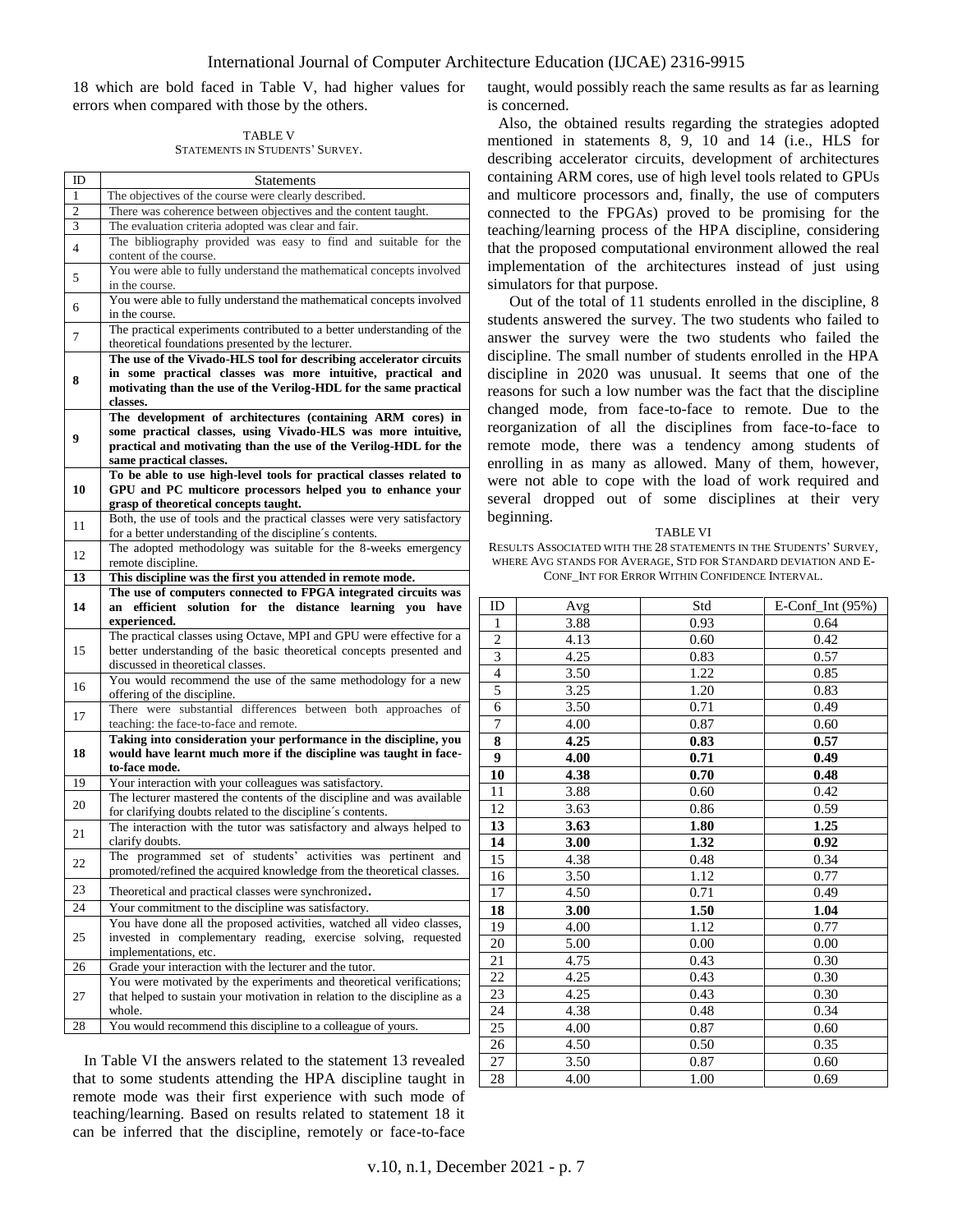### VI. CONCLUSIONS AND FUTURE PERSPECTIVES

This article has its focus on the work and the many tasks involved in adapting, at short notice, a face-to-face CS-related discipline into a discipline to be taught remotely, as a consequence of the adopted sanitary precautions to avoid the pandemic provoked by the covid-19. Initially, aiming at contextualizing the academic environment the work took place, the article gives general information about the Federal University of S. Carlos, located in S. Carlos-SP, Brazil, and also, about the CS Dept. and the two undergraduate CS-related courses the department offers.

Next the two undergraduate courses are detailed in relation to the disciplines that compose their curricula. Aiming at contextualizing even deeper the HPA discipline focus of the work, the article presents a short literature review of works related to methodologies and teaching techniques employed for teaching concepts, results, hardware, software, etc. related to Computer Organization and Architecture, that have been used in other academic institutions commonly taught in a faceto-face mode.

Next, the High-Performance Architecture (HPA) discipline, which can be considered the last stage of academically dealing with computer organization and architecture, is approached in detail, considering it is the main focus of the work done.

As previously mentioned, in a face-to-face mode where theoretical classes are given in classrooms and practice classes in the laboratory provided by the CS Dept., the teaching of HPA spans over a period of 16 weeks. Taking into account the emergency restrictions imposed by the university, to adapt and condense the contents of HPA to eight weeks in remote mode required a considerable effort from the team formed by the lecturer, tutor and technicians involved in the process, to fully re-adapt the discipline, both theoretically and practically, to the new scenario prescribed by the university. In addition, it was a consensus among the members of the team that by only using simulators would not be very effective, taking into account the advanced computer architectures that are presented and discussed in the HPA discipline.

Thus, regarding the adaptations required in relation to the topics *versus* time of remotely teaching HPA, the team decided to innovate, by designing an online and automated structure, where theoretical classes would be recorded offline and their corresponding videos, together with the other related files would be made available on UFSCar's Moodle system, which was also used as a communication and evaluation tool among the lecturer, tutor and students.

In relation to practical classes, laboratory kits containing FPGAs and ARM processors, and their development tools, were installed on the computers in the laboratory and, by using a remote access tool, each student was able to carry out the practices through the terminals emulated on their PCs. Thus, all this adaptation allowed students to be evaluated in relation to the theoretical and practical contents required by the discipline. At the end of the discipline an evaluative questionnaire was filled out by the students and marks were given in relation to several methodological aspects, particularly those involving theoretical and practical teaching/learning processes. The results can be considered satisfactory, with a 95% confidence interval, which supports the viability of the adapted teaching/learning strategy for a period of eight weeks during the pandemic.

This article presents and discusses several issues related to implementing the adaptation in a short period of time and, particularly, how laboratorial experiments were adapted for being conducted remotely. The students' feedback at the end of the course, combined with their comments and their grades in tasks done throughout the course emphasize that the discipline met its purposes i.e., that of promoting the learning of several issues related to high-performance computer architecture.

Taking into account the literature review conducted for contextualizing the work described in this article, although its contribution was good in some aspects (such as the emphasis in synchronizing theory and practices), the articles did not contribute much (except [9]) for helping to plan the adaptation of a face-to-face discipline to a remote mode, particularly taking into consideration the short period of time for accomplishing the adaptation task. It is a fact though that the shortage of time due to the pandemic (or any other event of such impact), has not been contemplated in any of the selected literature works. So, under the perspective of 'adaptation under the pressure of time', the work done was original and successful.

Considering a non-pandemic scenario and in an attempt to foresee the future use of the material and strategies produced for the remote teaching of the high-performance computer architecture discipline, the authors believe that all the efforts and investments in producing the adaptation of the discipline can be used and refined in educational environments where the remote teaching is adopted i.e., on-line learning environments.

#### **ACKNOWLEDGMENTS**

Both authors thank the DC-UFSCar for its constant support. The second author also thanks the CNPq.

#### **REFERENCES**

- [1] D Cohen, "Introduction to Computer Theory", John Wiley & Sons, 1986.
- [2] T Stuart, "Understanding Computation: From Simple Machines to Impossible Programs", O'Reilly Media, 2013.
- [3] R Graham, D Knuth, O Patashnik, "Concrete Mathematics: A Foundation for Computer Science", Addison-Wesley Professional, 2<sup>nd.</sup> ed., 1994.
- [4] Z Sen, "Innovative Trend Metodologies in Science and Engineering", Spring-Verlag, 1st. ed., 2017.
- [5] R E Bryant and D R O'Hallaron, "Computer Systems: A Programmer´s Perspective", 3<sup>rd.</sup> ed., Pearson India Education Services Pvt. Ltd., 2016.
- [6] M C Nicoletti, A M S Reali, S Abib, and V Neris, "Developing a new course at an Open University," *Asian Journal of Distance Education*, vol. 10, no. 2, pp. 36-45, 2012 Retrieved from http://www.asianjde.org/ojs/index.php/AsianJDE/article/view/199
- [7] G Bernabé, "Teaching experience in advanced computer structure,"*2016 International Symposium on Computers in Education (SIIE)*, Salamanca, 2016, pp. 1-6, doi: 10.1109/SIIE.2016.7751817.
- [8] A Clements, "Work in progress computer architecture meets ubiquitous computing," *2009 39th IEEE Frontiers in Education Conference*, San Antonio, TX, 2009, pp. 1-2, doi: 10.1109/FIE.2009.5350715.
- [9] M A Trenas, J Ramos, E D Gutierrez, S Romero, and F Corbera, "Use of a New Moodle Module for Improving the Teaching of a Basic Course on Computer Architecture," in *IEEE Transactions on Education*, vol. 54, no. 2, pp. 222-228, May 2011, doi: 10.1109/TE.2010.2048570.
- [10] E Gutiérrez, M A Trenas, J Ramos, F Corbera, and S Romero, "A new Moodle module supporting automatic verification of VHDL-based assignments", *Computational Education*, v. 54, no. 2, 2010, pp. 562-577.
- [11] "Moodle developer documentation," [Online]. Available: